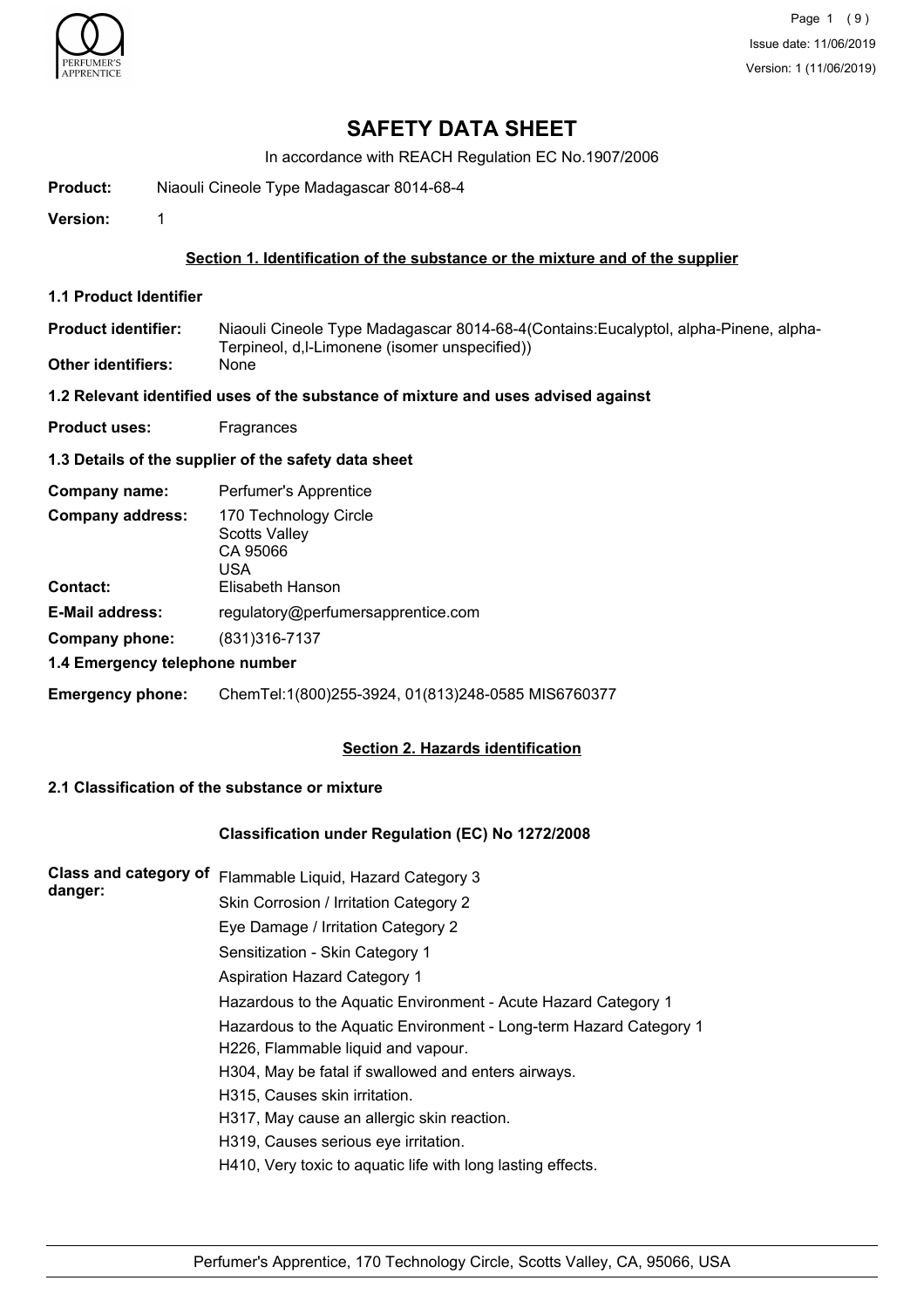

Page 2 (9) Issue date: 11/06/2019 Version: 1 (11/06/2019)

# **SAFETY DATA SHEET**

In accordance with REACH Regulation EC No.1907/2006

- **Product:** Niaouli Cineole Type Madagascar 8014-68-4
- **Version:** 1
- **2.2 Label elements**

| Signal word:                        | Danger                                                                                                                                                                                                                                                                                                                                                                                                                                                                                                                                                                                                                                                                                                                                                                                                                                                                                                                                                                                                                                                                                                                                                                                                                                                                                                                                                                                                                                                                                                                                                                                                                |
|-------------------------------------|-----------------------------------------------------------------------------------------------------------------------------------------------------------------------------------------------------------------------------------------------------------------------------------------------------------------------------------------------------------------------------------------------------------------------------------------------------------------------------------------------------------------------------------------------------------------------------------------------------------------------------------------------------------------------------------------------------------------------------------------------------------------------------------------------------------------------------------------------------------------------------------------------------------------------------------------------------------------------------------------------------------------------------------------------------------------------------------------------------------------------------------------------------------------------------------------------------------------------------------------------------------------------------------------------------------------------------------------------------------------------------------------------------------------------------------------------------------------------------------------------------------------------------------------------------------------------------------------------------------------------|
| <b>Hazard statements:</b>           | H226, Flammable liquid and vapour.<br>H304, May be fatal if swallowed and enters airways.<br>H315, Causes skin irritation.<br>H317, May cause an allergic skin reaction.<br>H319, Causes serious eye irritation.                                                                                                                                                                                                                                                                                                                                                                                                                                                                                                                                                                                                                                                                                                                                                                                                                                                                                                                                                                                                                                                                                                                                                                                                                                                                                                                                                                                                      |
|                                     | H410, Very toxic to aquatic life with long lasting effects.                                                                                                                                                                                                                                                                                                                                                                                                                                                                                                                                                                                                                                                                                                                                                                                                                                                                                                                                                                                                                                                                                                                                                                                                                                                                                                                                                                                                                                                                                                                                                           |
| <b>Supplemental</b><br>Information: | EUH208, Contains beta-Pinene. May produce an allergic reaction.                                                                                                                                                                                                                                                                                                                                                                                                                                                                                                                                                                                                                                                                                                                                                                                                                                                                                                                                                                                                                                                                                                                                                                                                                                                                                                                                                                                                                                                                                                                                                       |
| <b>Precautionary</b><br>statements: | P210, Keep away from heat, sparks, open flames and hot surfaces. - No smoking.<br>P233, Keep container tightly closed.<br>P240, Ground/bond container and receiving equipment.<br>P241, Use explosion-proof electrical, ventilating and lighting equipment.<br>P242, Use only non-sparking tools.<br>P243, Take precautionary measures against static discharge.<br>P261, Avoid breathing vapour or dust.<br>P264, Wash hands and other contacted skin thoroughly after handling.<br>P272, Contaminated work clothing should not be allowed out of the workplace.<br>P273, Avoid release to the environment.<br>P280, Wear protective gloves/eye protection/face protection.<br>P301/310, IF SWALLOWED: Immediately call a POISON CENTER or doctor/physician.<br>P303/361/353, IF ON SKIN (or hair): Remove/take off immediately all contaminated clothing.<br>Rinse skin with water/shower.<br>P305/351/338, IF IN EYES: Rinse cautiously with water for several minutes. Remove contact<br>lenses, if present and easy to do. Continue rinsing.<br>P331, Do not induce vomiting.<br>P333/313, If skin irritation or rash occurs: Get medical advice/attention.<br>P337/313, If eye irritation persists: Get medical advice/attention.<br>P362, Take off contaminated clothing and wash before reuse.<br>P370/378, In case of fire: Use carbon dioxide, dry chemical, foam for extinction.<br>P391, Collect spillage.<br>P403/235, Store in a well-ventilated place. Keep cool.<br>P405, Store locked up.<br>P501, Dispose of contents/container to approved disposal site, in accordance with local<br>regulations. |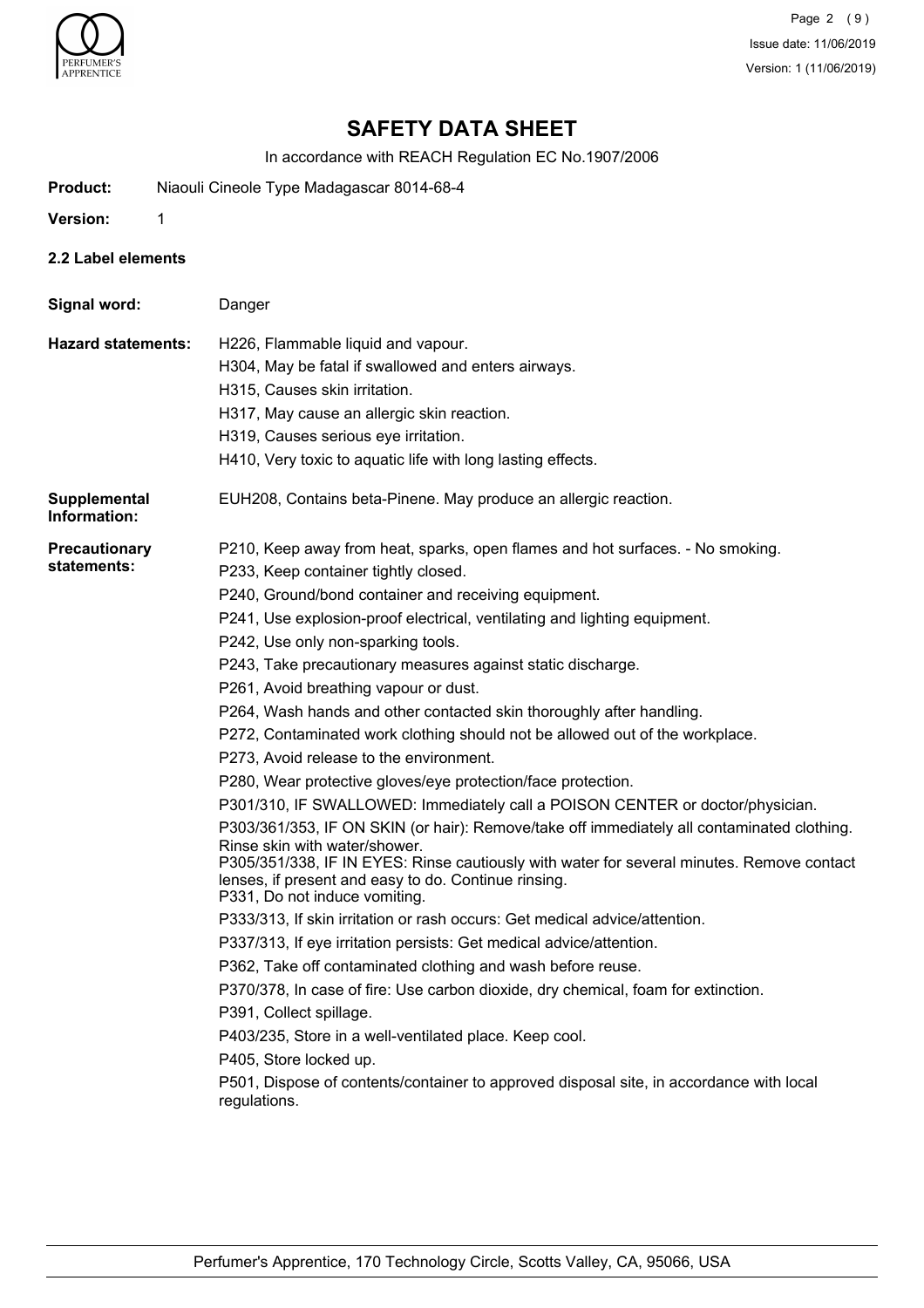

## **SAFETY DATA SHEET**

In accordance with REACH Regulation EC No.1907/2006

| Niaouli Cineole Type Madagascar 8014-68-4 |
|-------------------------------------------|
| 1                                         |
|                                           |
| Other hazards:<br>None                    |
|                                           |

## **Section 3. Composition / information on ingredients**

## **3.2 Mixtures**

## **Contains:**

| <b>Name</b>                          | <b>CAS</b> | <b>EC</b> | <b>REACH Registration</b><br>No. | $\frac{9}{6}$ | <b>Classification for</b><br>(CLP) 1272/2008                                                                                       |
|--------------------------------------|------------|-----------|----------------------------------|---------------|------------------------------------------------------------------------------------------------------------------------------------|
| Eucalyptol                           | 470-82-6   | 207-431-5 |                                  | 62.00%        | Flam. Lig. 3-Skin Sens.<br>1B:H226-H317.-                                                                                          |
| lalpha-Pinene                        | 80-56-8    | 201-291-9 |                                  | 12.00%        | Flam. Liq. 3-Skin Irrit.<br>2-Skin Sens. 1B-Asp.<br>Tox 1-Aquatic Acute 1-<br>Aquatic Chronic 1;<br>H226-H304-H315-<br>H317-H410.- |
| d,I-Limonene (isomer<br>unspecified) | 7705-14-8  | 231-732-0 |                                  | 11.50%        | Flam. Liq. 3-Skin Irrit.<br>2-Skin Sens. 1B-Asp.<br>Tox 1-Aquatic Acute 1-<br>Aquatic Chronic 1;<br>H226-H304-H315-<br>H317-H410.- |
| alpha-Terpineol                      | 98-55-5    | 202-680-6 |                                  | 10.00%        | Skin Irrit. 2-Eye Irrit. 2;<br>H315-H319.-                                                                                         |
| Ibeta-Pinene                         | 127-91-3   | 204-872-5 |                                  | 4.50%         | Flam. Lig. 3-Skin Irrit.<br>2-Skin Sens. 1B-Asp.<br>Tox 1-Aquatic Acute 1-<br>Aquatic Chronic 1;<br>H226-H304-H315-<br>H317-H410.- |

## **Substances with Community workplace exposure limits:**

Not Applicable

**Substances that are persistent, bioaccumulative and toxic or very persistent and very bioaccumulative, greater than 0.1%:**

Not Applicable

## **Section 4. First-aid measures**

## **4.1 Description of first aid measures**

IF SWALLOWED: Immediately call a POISON CENTER or doctor/physician. IF ON SKIN (or hair): Remove/take off immediately all contaminated clothing. Rinse skin with water/shower.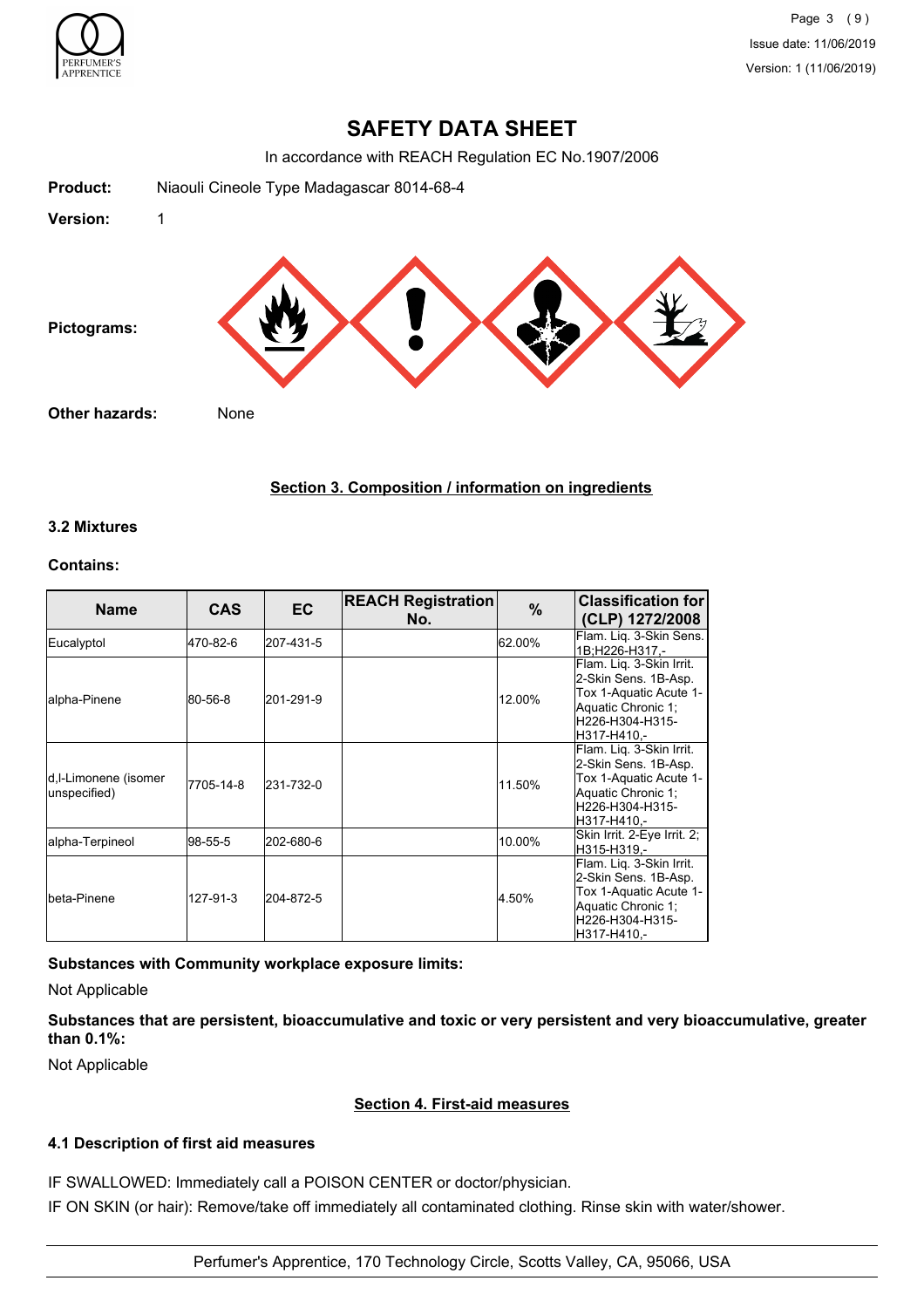

Page 4 (9) Issue date: 11/06/2019 Version: 1 (11/06/2019)

## **SAFETY DATA SHEET**

In accordance with REACH Regulation EC No.1907/2006

**Product:** Niaouli Cineole Type Madagascar 8014-68-4

**Version:** 1

IF IN EYES: Rinse cautiously with water for several minutes. Remove contact lenses, if present and easy to do. Continue rinsing.

## **4.2 Most important symptoms and effects, both acute and delayed**

May be fatal if swallowed and enters airways.

Causes skin irritation.

May cause an allergic skin reaction.

Causes serious eye irritation.

#### **4.3 Indication of any immediate medical attention and special treatment needed**

None expected, see Section 4.1 for further information.

## **SECTION 5: Firefighting measures**

#### **5.1 Extinguishing media**

Suitable media: Carbon dioxide, Dry chemical, Foam.

#### **5.2 Special hazards arising from the substance or mixture**

In case of fire, may be liberated: Carbon monoxide, Unidentified organic compounds.

#### **5.3 Advice for fire fighters:**

In case of insufficient ventilation, wear suitable respiratory equipment.

## **Section 6. Accidental release measures**

#### **6.1 Personal precautions, protective equipment and emergency procedures:**

Avoid inhalation. Avoid contact with skin and eyes. See protective measures under Section 7 and 8.

#### **6.2 Environmental precautions:**

Keep away from drains, surface and ground water, and soil.

#### **6.3 Methods and material for containment and cleaning up:**

Remove ignition sources. Provide adequate ventilation. Avoid excessive inhalation of vapours. Contain spillage immediately by use of sand or inert powder. Dispose of according to local regulations.

## **6.4 Reference to other sections:**

Also refer to sections 8 and 13.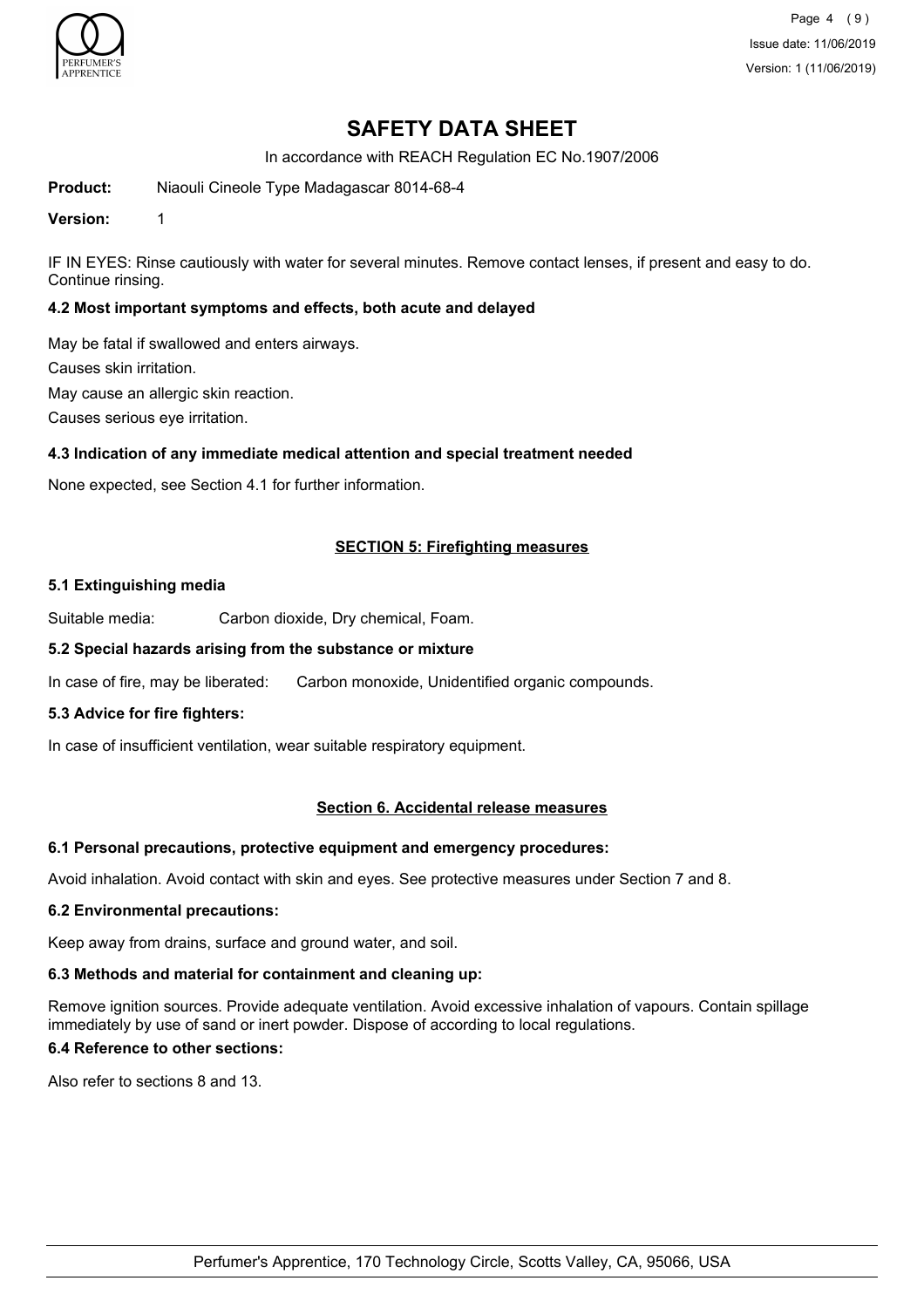

Page 5 (9) Issue date: 11/06/2019 Version: 1 (11/06/2019)

# **SAFETY DATA SHEET**

In accordance with REACH Regulation EC No.1907/2006

**Product:** Niaouli Cineole Type Madagascar 8014-68-4

**Version:** 1

## **Section 7. Handling and storage**

#### **7.1 Precautions for safe handling:**

Keep away from heat, sparks, open flames and hot surfaces. - No smoking.

#### **7.2 Conditions for safe storage, including any incompatibilities:**

Ground/bond container and receiving equipment. Use only non-sparking tools. Take precautionary measures against static discharge.

#### **7.3 Specific end use(s):**

Fragrances: Use in accordance with good manufacturing and industrial hygiene practices.

## **Section 8. Exposure controls/personal protection**

#### **8.1 Control parameters**

Workplace exposure limits: Not Applicable

## **8.2 Exposure Controls**

#### **Eye / Skin Protection**

Wear protective gloves/eye protection/face protection

#### **Respiratory Protection**

Under normal conditions of use and where adequate ventilation is available to prevent build up of excessive vapour, this material should not require special engineering controls. However, in conditions of high or prolonged use, or high temperature or other conditions which increase exposure, the following engineering controls can be used to minimise exposure to personnel: a) Increase ventilation of the area with local exhaust ventilation. b) Personnel can use an approved, appropriately fitted respirator with organic vapour cartridge or canisters and particulate filters. c) Use closed systems for transferring and processing this material.

Also refer to Sections 2 and 7.

## **Section 9. Physical and chemical properties**

#### **9.1 Information on basic physical and chemical properties**

| Appearance:                     | Not determined |
|---------------------------------|----------------|
| Odour:                          | Not determined |
| <b>Odour threshold:</b>         | Not determined |
| pH:                             | Not determined |
| Melting point / freezing point: | Not determined |
| Initial boiling point / range:  | Not determined |
| <b>Flash point:</b>             | 48 °C          |
| <b>Evaporation rate:</b>        | Not determined |
| Flammability (solid, gas):      | Not determined |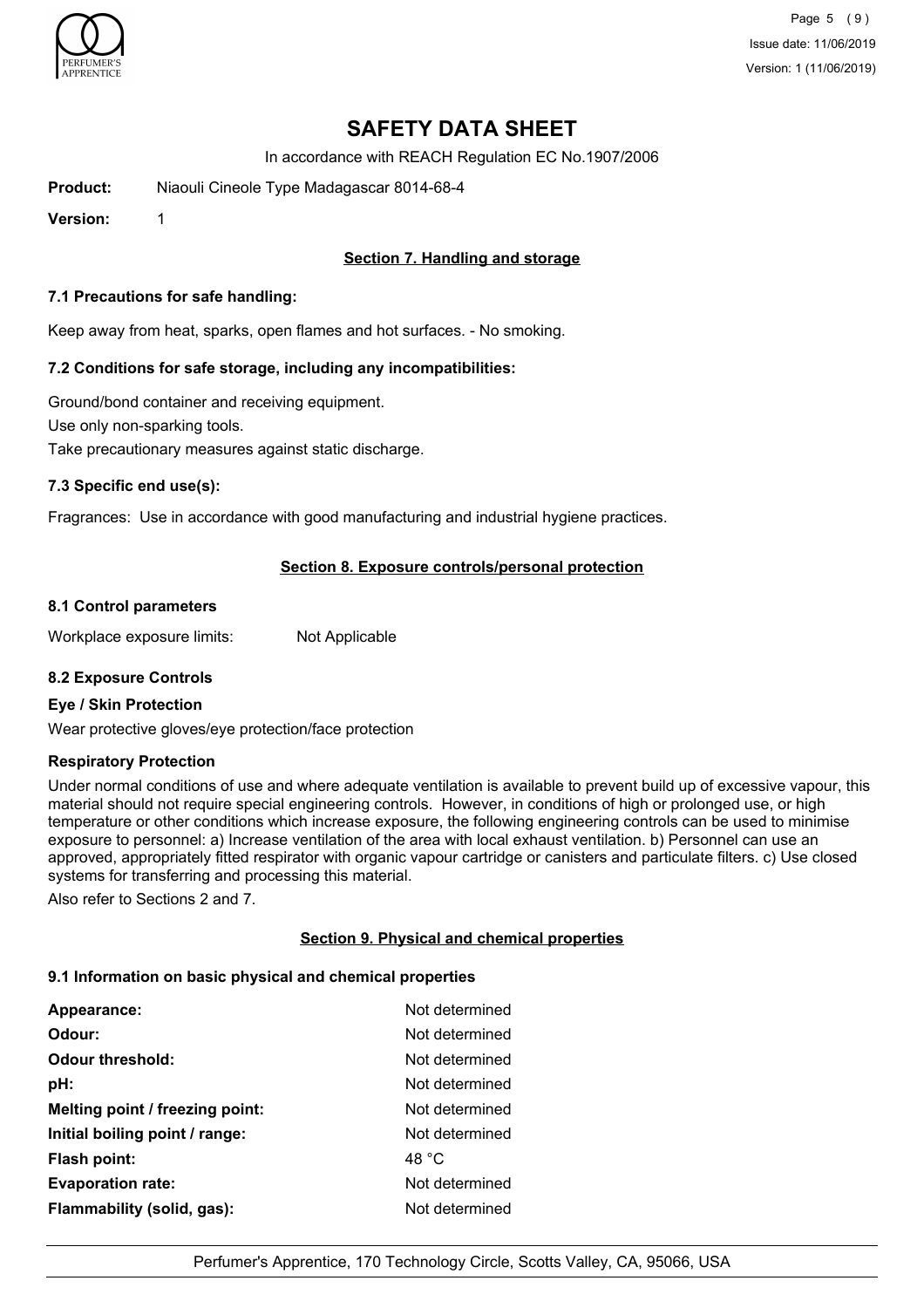

Page 6 (9) Issue date: 11/06/2019 Version: 1 (11/06/2019)

## **SAFETY DATA SHEET**

In accordance with REACH Regulation EC No.1907/2006

**Product:** Niaouli Cineole Type Madagascar 8014-68-4

**Version:** 1

| Upper/lower flammability or explosive limits: | Product does not present an explosion hazard |
|-----------------------------------------------|----------------------------------------------|
| Vapour pressure:                              | Not determined                               |
| Vapour density:                               | Not determined                               |
| <b>Relative density:</b>                      | Not determined                               |
| Solubility(ies):                              | Not determined                               |
| Partition coefficient: n-octanol/water:       | Not determined                               |
| Auto-ignition temperature:                    | Not determined                               |
| Decomposition temperature:                    | Not determined                               |
| <b>Viscosity:</b>                             | Not determined                               |
| <b>Explosive properties:</b>                  | Not expected                                 |
| <b>Oxidising properties:</b>                  | Not expected                                 |

**9.2 Other information:** None available

#### **Section 10. Stability and reactivity**

## **10.1 Reactivity:**

Presents no significant reactivity hazard, by itself or in contact with water.

#### **10.2 Chemical stability:**

Good stability under normal storage conditions.

#### **10.3 Possibility of hazardous reactions:**

Not expected under normal conditions of use.

#### **10.4 Conditions to avoid:**

Avoid extreme heat.

## **10.5 Incompatible materials:**

Avoid contact with strong acids, alkalis or oxidising agents.

#### **10.6 Hazardous decomposition products:**

Not expected.

## **Section 11. Toxicological information**

#### **11.1 Information on toxicological effects**

This mixture has not been tested as a whole for health effects. The health effects have been calculated using the methods outlined in Regulation (EC) No 1272/2008 (CLP).

| <b>Acute Toxicity:</b>            | Based on available data the classification criteria are not met. |
|-----------------------------------|------------------------------------------------------------------|
| <b>Acute Toxicity Oral</b>        | 3252                                                             |
| <b>Acute Toxicity Dermal</b>      | Not Applicable                                                   |
| Acute Toxicity Inhalation         | Not Available                                                    |
| <b>Skin corrosion/irritation:</b> | Skin Corrosion / Irritation Category 2                           |
| Serious eye damage/irritation:    | Eye Damage / Irritation Category 2                               |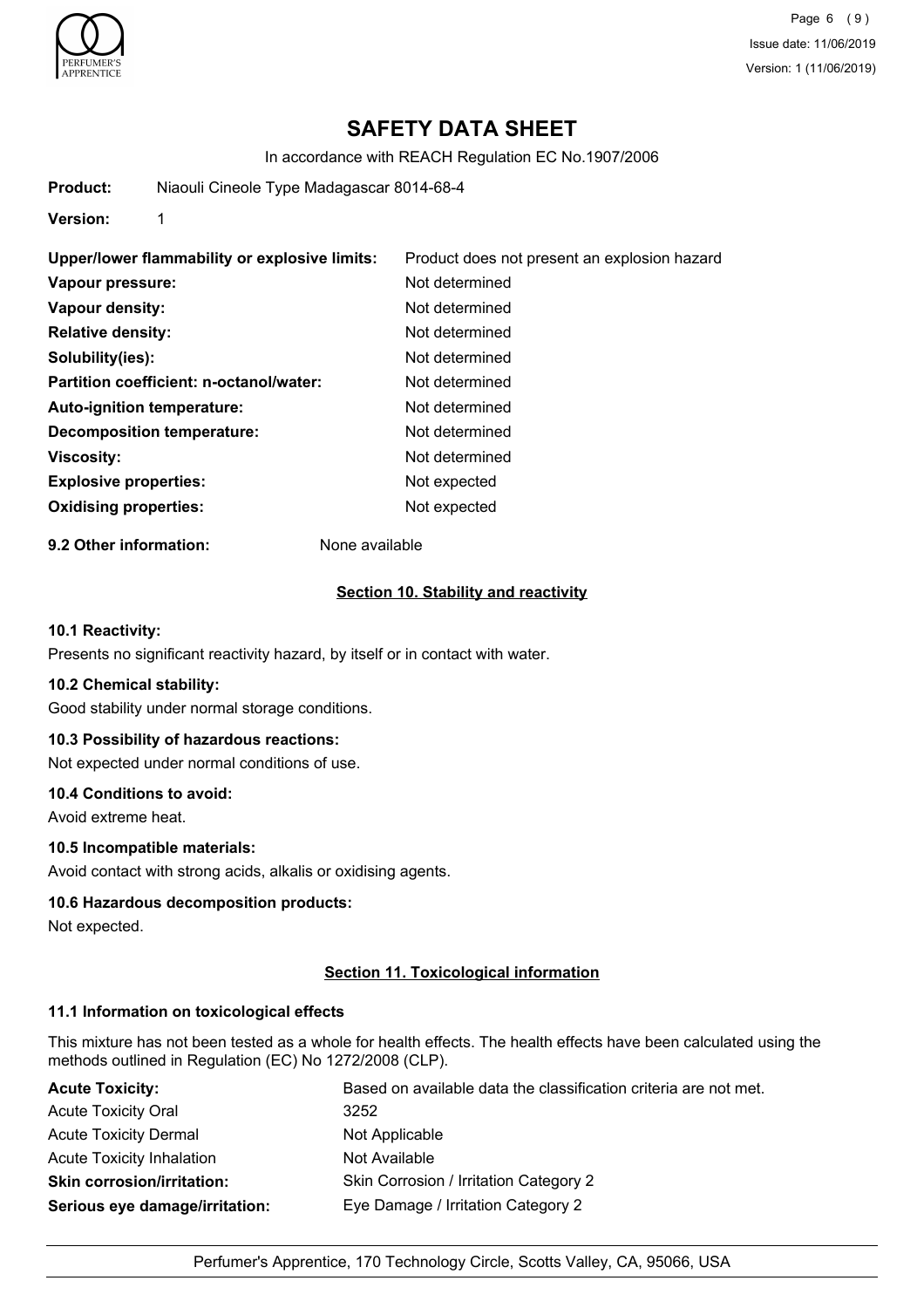

Page 7 (9) Issue date: 11/06/2019 Version: 1 (11/06/2019)

# **SAFETY DATA SHEET**

In accordance with REACH Regulation EC No.1907/2006

| Product:                       | Niaouli Cineole Type Madagascar 8014-68-4 |                                                                  |
|--------------------------------|-------------------------------------------|------------------------------------------------------------------|
| Version:                       |                                           |                                                                  |
|                                | <b>Respiratory or skin sensitisation:</b> | Sensitization - Skin Category 1                                  |
| Germ cell mutagenicity:        |                                           | Based on available data the classification criteria are not met. |
| Carcinogenicity:               |                                           | Based on available data the classification criteria are not met. |
| <b>Reproductive toxicity:</b>  |                                           | Based on available data the classification criteria are not met. |
|                                | <b>STOT-single exposure:</b>              | Based on available data the classification criteria are not met. |
| <b>STOT-repeated exposure:</b> |                                           | Based on available data the classification criteria are not met. |
| <b>Aspiration hazard:</b>      |                                           | Aspiration Hazard Category 1                                     |
|                                |                                           |                                                                  |

#### **Information about hazardous ingredients in the mixture**

Not Applicable

Refer to Sections 2 and 3 for additional information.

## **Section 12. Ecological information**

#### **12.1 Toxicity:**

Very toxic to aquatic life with long lasting effects.

- **12.2 Persistence and degradability:** Not available
- **12.3 Bioaccumulative potential:** Not available
- **12.4 Mobility in soil:** Not available

## **12.5 Results of PBT and vPvB assessment:**

This substance does not meet the PBT/vPvB criteria of REACH, annex XIII.

**12.6 Other adverse effects:** Not available

## **Section 13. Disposal considerations**

#### **13.1 Waste treatment methods:**

Dispose of in accordance with local regulations. Avoid disposing into drainage systems and into the environment. Empty containers should be taken to an approved waste handling site for recycling or disposal.

#### **Section 14. Transport information**

| 14.1 UN number:                                                               | UN1169                                          |  |
|-------------------------------------------------------------------------------|-------------------------------------------------|--|
| 14.2 UN Proper Shipping Name:                                                 | EXTRACTS, AROMATIC, LIQUID                      |  |
| 14.3 Transport hazard class(es):                                              | 3                                               |  |
| <b>Sub Risk:</b>                                                              | ٠                                               |  |
| 14.4. Packing Group:                                                          | Ш                                               |  |
| <b>14.5 Environmental hazards:</b>                                            | This is an environmentally hazardous substance. |  |
| 14.6 Special precautions for user:                                            | None additional                                 |  |
| 14.7 Transport in bulk according to Annex II of MARPOL73/78 and the IBC Code: |                                                 |  |
|                                                                               |                                                 |  |

Not applicable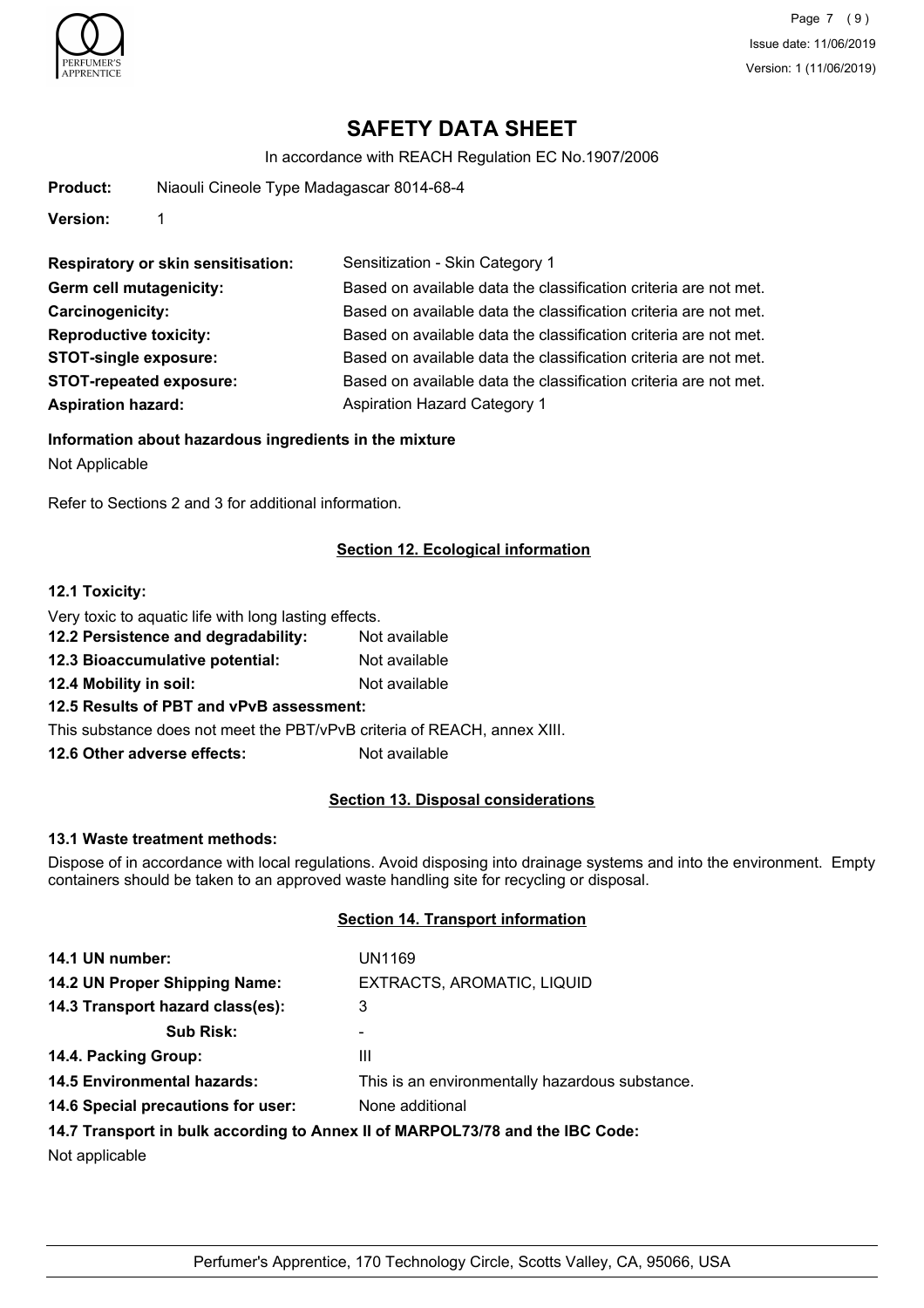

Page 8 (9) Issue date: 11/06/2019 Version: 1 (11/06/2019)

## **SAFETY DATA SHEET**

In accordance with REACH Regulation EC No.1907/2006

**Product:** Niaouli Cineole Type Madagascar 8014-68-4

**Version:** 1

## **Section 15. Regulatory information**

## **15.1 Safety, health and environmental regulations/legislation specific for the substance or mixture** None additional

#### **15.2 Chemical Safety Assessment**

A Chemical Safety Assessment has not been carried out for this product.

## **Section 16. Other information**

| <b>Concentration % Limits:</b>  | EH A1=89.29% EH C1=89.29% EH C2=8.93% EH C3=0.89285714% EH<br>C4=89.29% SCI 2=26.32% EDI 2=100.00% SS 1=1.61% AH 1=35.71% |
|---------------------------------|---------------------------------------------------------------------------------------------------------------------------|
| <b>Total Fractional Values:</b> | EH A1=1.12 EH C1=1.12 EH C2=11.20 EH C3=112.00 EH C4=1.12 SCL<br>$2=3.80$ EDI 2=1.00 SS 1=62.00 AH 1=2.80                 |
|                                 |                                                                                                                           |

## **Key to revisions:**

Not applicable

## **Key to abbreviations:**

| <b>Abbreviation</b> | <b>Meaning</b>                                                           |
|---------------------|--------------------------------------------------------------------------|
| Aquatic Acute 1     | Hazardous to the Aquatic Environment - Acute Hazard Category 1           |
| Aquatic Chronic 1   | Hazardous to the Aquatic Environment - Long-term Hazard Category 1       |
| Asp. Tox 1          | <b>Aspiration Hazard Category 1</b>                                      |
| Eye Irrit. 2        | Eye Damage / Irritation Category 2                                       |
| Flam. Liq. 3        | Flammable Liquid, Hazard Category 3                                      |
| H <sub>226</sub>    | Flammable liquid and vapour.                                             |
| H304                | May be fatal if swallowed and enters airways.                            |
| H315                | Causes skin irritation.                                                  |
| H317                | May cause an allergic skin reaction.                                     |
| H319                | Causes serious eye irritation.                                           |
| H410                | Very toxic to aquatic life with long lasting effects.                    |
| P210                | Keep away from heat, sparks, open flames and hot surfaces. - No smoking. |
| P233                | Keep container tightly closed.                                           |
| P240                | Ground/bond container and receiving equipment.                           |
| P241                | Use explosion-proof electrical, ventilating and lighting equipment.      |
| P242                | Use only non-sparking tools.                                             |
| P243                | Take precautionary measures against static discharge.                    |
| P <sub>261</sub>    | Avoid breathing vapour or dust.                                          |
| P <sub>264</sub>    | Wash hands and other contacted skin thoroughly after handling.           |
| P272                | Contaminated work clothing should not be allowed out of the workplace.   |
| P273                | Avoid release to the environment.                                        |
| P280                | Wear protective gloves/eye protection/face protection.                   |
| P301/310            | IF SWALLOWED: Immediately call a POISON CENTER or doctor/physician.      |
| P302/352            | IF ON SKIN: Wash with plenty of soap and water.                          |